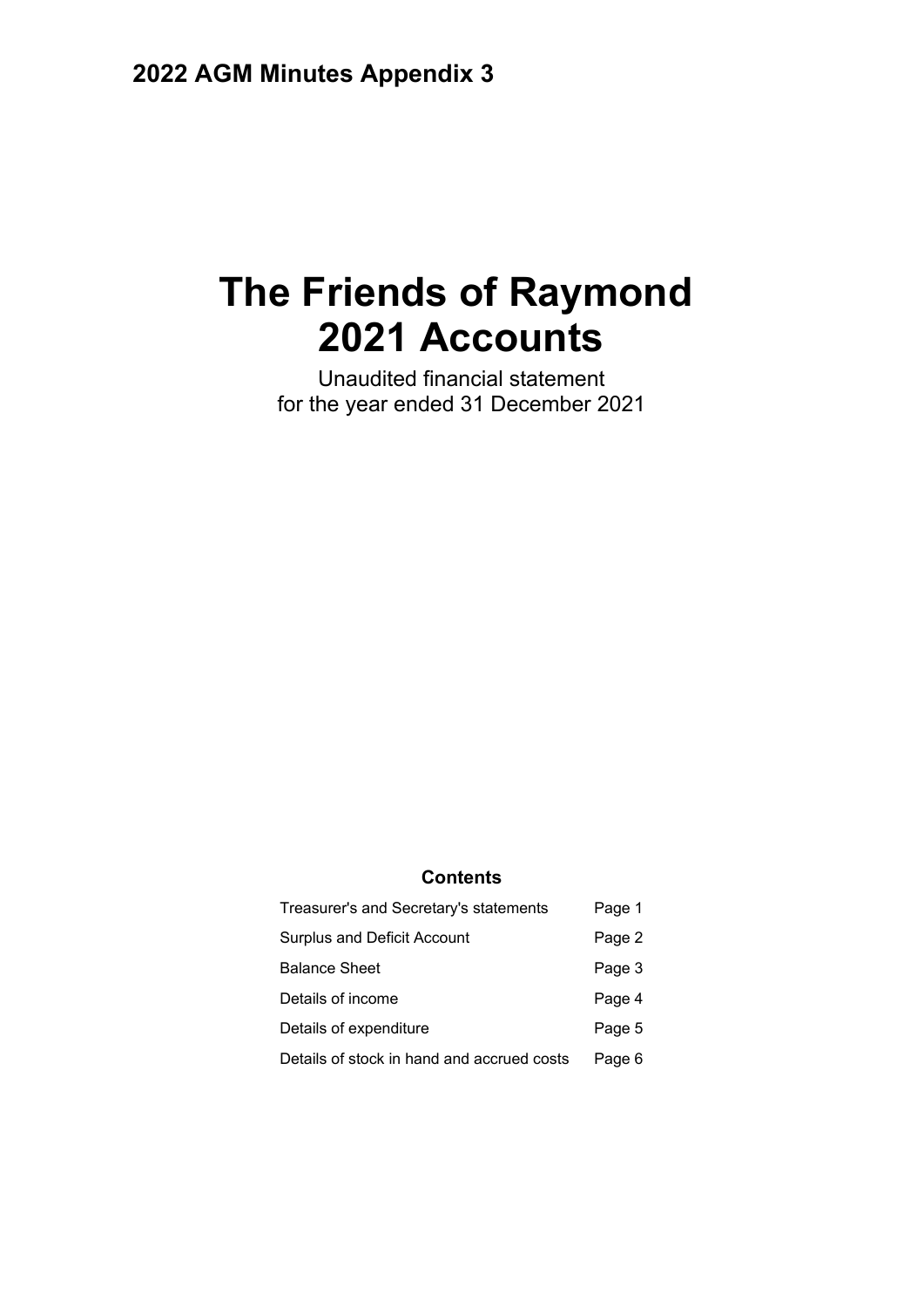### **The Friends of Raymond 2021 Accounts Treasurer's and Chairman's statements**

### **Treasurer**

I confirm that I have used my best endeavours to ensure these accounts represent a true and accurate record of the financial activity of The Friends of Raymond throughout the accounting year 2021

Signed

Nick Lake 06 February 2022

### **Secretary**

On behalf of the Trustees I approve these accounts and accept them as presented.

Clif-\_\_\_\_\_\_\_\_\_\_\_\_\_\_\_\_\_ Signed

Chris R Jones 06 February 2022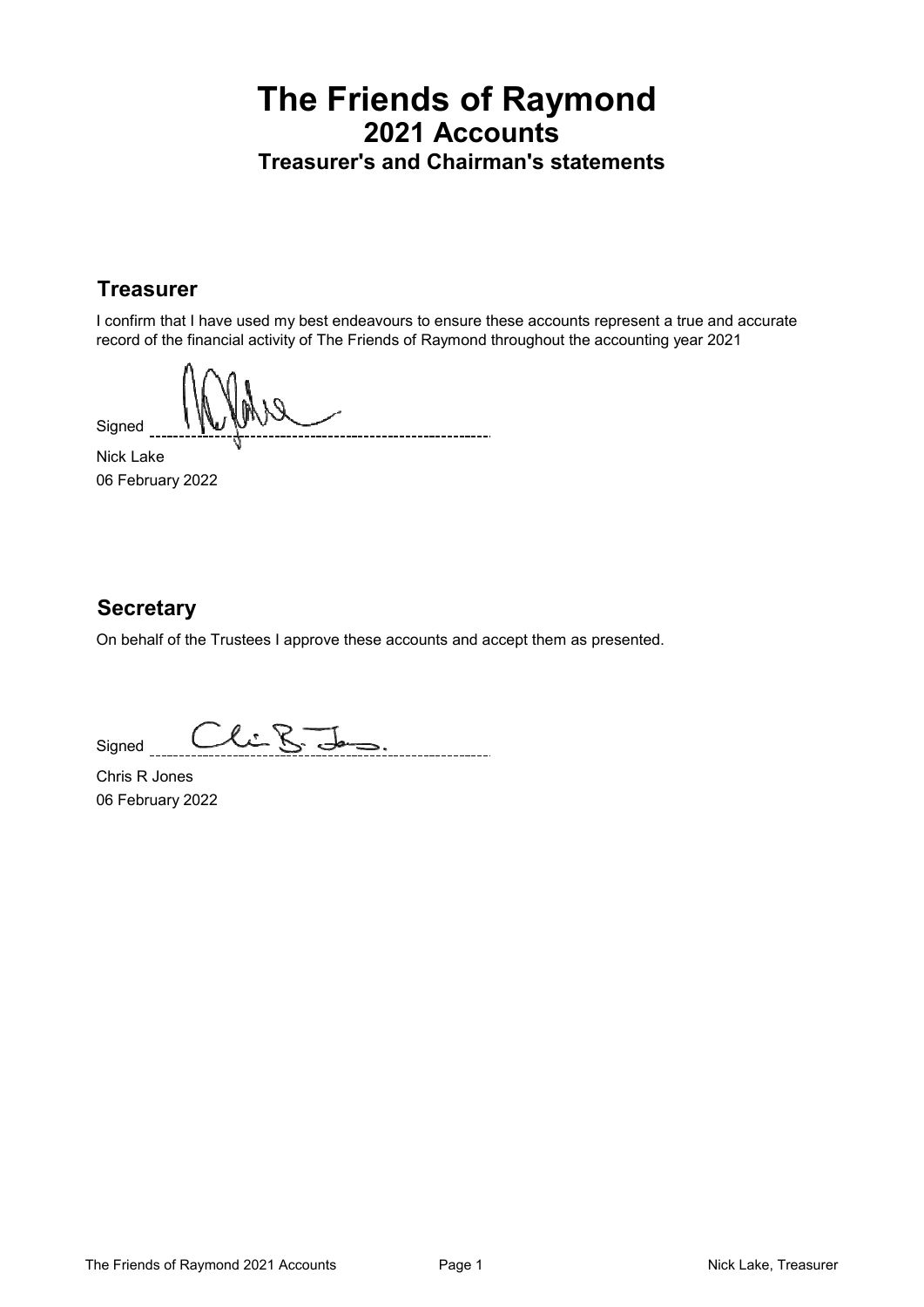# **The Friends of Raymond Surplus and Deficit Account**

for the year ended 31 December 2021

| 2021        |       | 2020         |       |
|-------------|-------|--------------|-------|
| £           | £     | £            | £     |
|             |       |              |       |
| 970         |       | 945          |       |
| 275         |       | 0            |       |
| (250)       |       | (275)        |       |
| 2,883       |       | 4,306        |       |
| 86          |       | 0            |       |
| 1,062       |       | 254          |       |
| $\mathbf 0$ |       | 573          |       |
| 0           |       | 0            |       |
| $\mathbf 0$ |       | 0            |       |
|             | 5,026 |              | 5,803 |
|             |       |              |       |
| 274         |       | 127          |       |
| 170         |       | 37           |       |
| 609         |       | 2,243        |       |
| 1,779       |       | 511          |       |
| 288         |       | 1,001        |       |
| 1,174       |       | $\mathbf{0}$ |       |
| 0           |       | (1, 174)     |       |
| 0           |       | 0            |       |
| 143         |       | 206          |       |
| 22          |       | 33           |       |
|             | 4,459 |              | 2,984 |
|             | 567   |              | 2,819 |
|             |       |              |       |

#### **Notes to Surplus and Deficit Account**

All amounts shown are rounded up or down to the nearest whole number.

**Income** and **Expenditure** are shown in more detail on Pages 4 and 5.

Details of **Stock in Hand** at the year end, and an explanation of how the stock values at the start of the year have been accrued from last year, and the values at end of the year have been accrued to next year, are shown on Page 6.

### **Other accruals**

Membership subscriptions for this year receved in December last year were carried forward ("accrued") to this year, and have been added to the total Income. Subsriptions received in December this year have accrued to next year and deducted from the total Income.

Similarly, Expenditure relating to this year, eg, insurance and HNBC subscription, incurred in December last year, was accrued to this year and added to the total Expenditure. Expenditure accrued to next year would be deducted from the total Expenditure, but this year there is no Expenditure accrued to next year.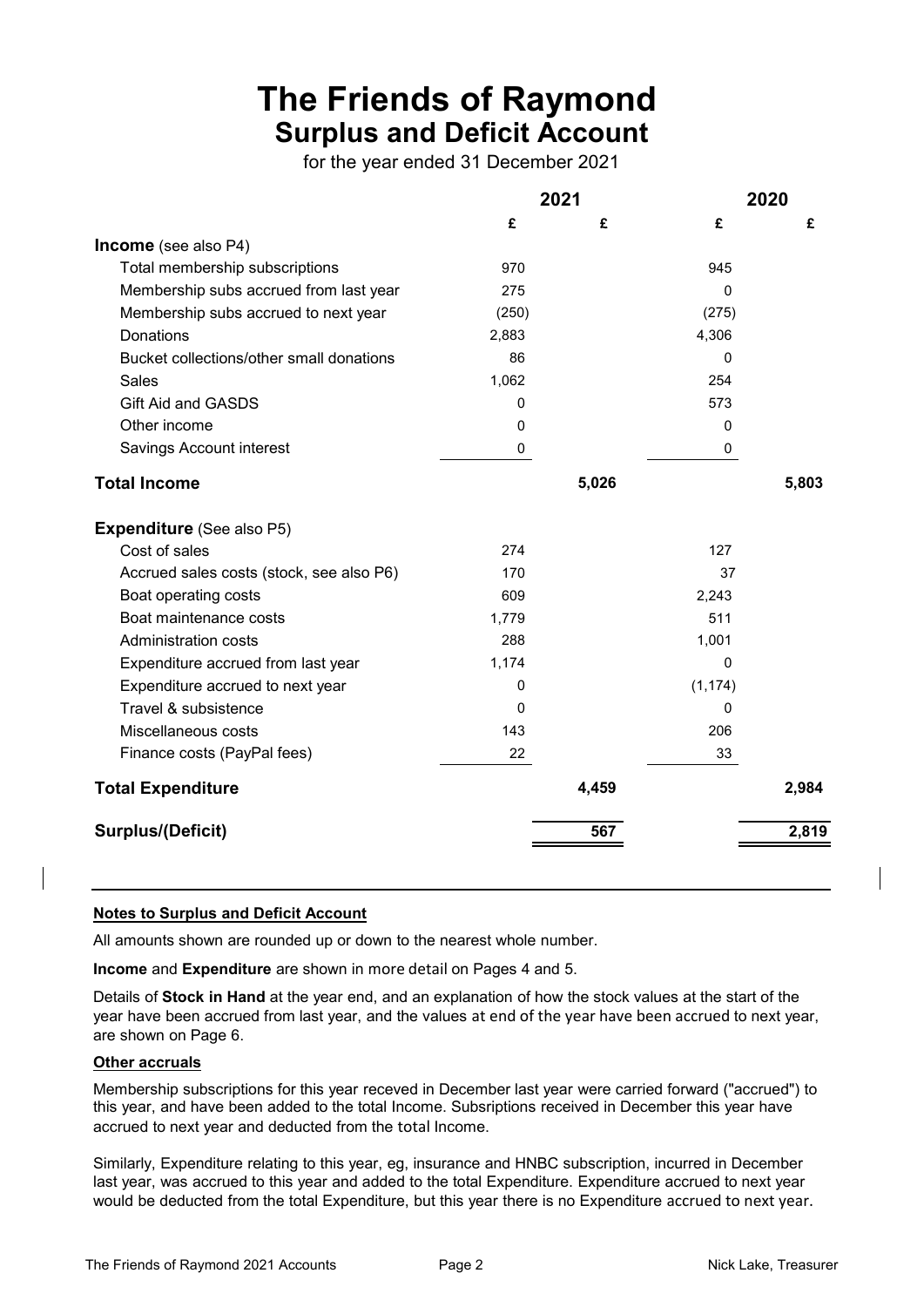# **The Friends of Raymond Balance Sheet**

at 31 December 2021

|                                              | 2021  |       |       | 2020  |
|----------------------------------------------|-------|-------|-------|-------|
|                                              | £     | £     | £     | £     |
| <b>Assets</b>                                |       |       |       |       |
| <b>Current Account</b>                       | 6,073 |       | 4,162 |       |
| Savings Account                              | 32    |       | 52    |       |
| PayPal Account                               | 139   |       | 144   |       |
| Cash in hand                                 | 30    |       | 30    |       |
| Stock in hand                                | 565   |       | 735   |       |
| Expenditure accrued to next year             | 0     |       | 1,174 |       |
| <b>Debtors</b>                               | 0     |       | 0     |       |
|                                              | 6,839 |       | 6,297 |       |
| <b>Liablilities</b>                          |       |       |       |       |
| lincome accrued to next year                 | 250   |       | 275   |       |
| Creditors                                    | 0     |       | 0     |       |
|                                              | 250   |       | 275   |       |
| <b>Balance (Assets minus Liabilities)</b>    |       | 6,589 |       | 6,022 |
| <b>Capital</b>                               |       |       |       |       |
| Balance at 1 January                         | 6,022 |       | 3,203 |       |
| Surplus/(Deficit) for year                   | 567   |       | 2,819 |       |
| <b>Capital Balance at 31 December</b>        |       | 6,589 |       | 6,022 |
| <b>Total worth of The Friends of Raymond</b> |       |       |       |       |

#### **Fixed assets:**

New valuations confirmed by Lawrence Williams of Narrowcraft Ltd on 12 November 2021

| Nutfield                      | 50,000 | 45,000  |
|-------------------------------|--------|---------|
| Raymond                       | 25,000 | 60,000  |
|                               | 75,000 | 105,000 |
| <b>Balance at 31 December</b> | 6,589  | 6,022   |
|                               | 81,589 | 111,022 |
|                               |        |         |

#### **Notes to Balance Sheet**

The fact that the books "balance", ie, that the same result for the year-end balance is achieved by, 1) subtracting the Liabilities from the Assets and, 2) by adding the Surplus to, or subtracting the Deficit from the balance at the start of the year, proves that all monies have been accounted for correctly.

**"Debtors"** refers to income expected and accounted for in the year but which had not been received or did not appear on the bank statement by the year end. There were no debtors at 31 Dec 2020.

**"Creditors"** refers to invoices, expenses claims or other requests for payment received and accounted for in the year but which had not been paid, or did not appear on the bank statement, by the year end. There were no creditors at 31 Dec 2020.

**"Accrued expenditure"** is an "Asset" because accruing it to next year increases this year's balance.

**"Accrued income"** is a "Liability" because accruing it to next year reduces this year's balance.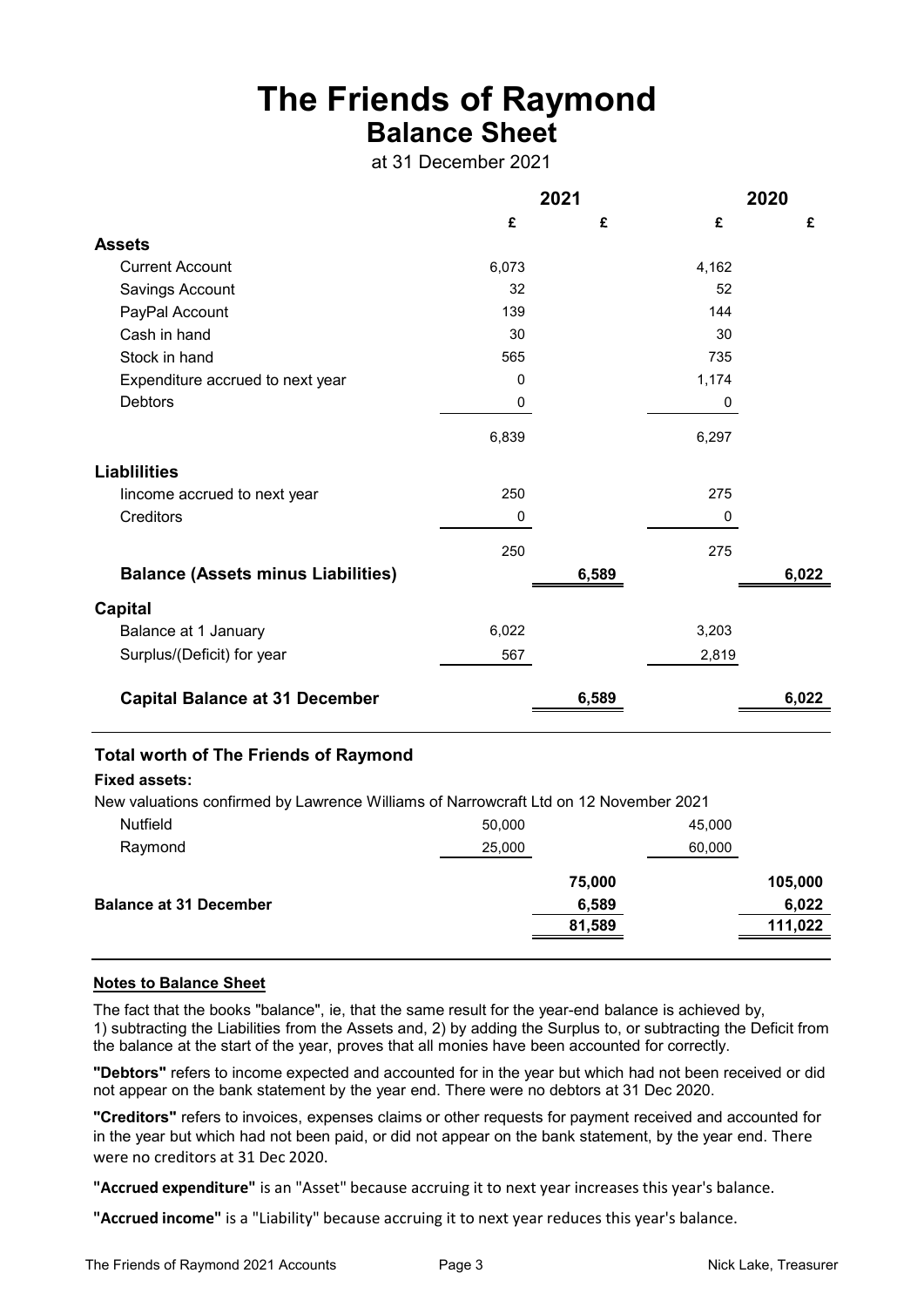# **The Friends of Raymond Details of Income**

for the year ended 31 December 2021

|                                                                                             | £        | £        | £        |
|---------------------------------------------------------------------------------------------|----------|----------|----------|
| Total memberships paid up in in 2021                                                        |          |          |          |
| Received in December 2020 and accrued to 2021                                               |          |          |          |
| 10 x subscriptions @ £15 (Sole)                                                             | 150.00   |          |          |
| 5 x subscriptions @ £25 (Joint/Family)                                                      | 125.00   |          |          |
| <b>Received in 2021</b>                                                                     |          | 275.00   |          |
| 38 x subscriptions @ £15 (Sole)                                                             | 570.00   |          |          |
| 16 x subscriptions @ £25 (Joint/Family)                                                     | 400.00   |          |          |
| Of which                                                                                    |          | 970.00   |          |
| 5 x subscriptions @ £15 Sole)                                                               | 75.00    |          |          |
| 5 x subscriptions @ £25 (Joint/Family)                                                      | 125.00   |          |          |
| have been accrued to 2022                                                                   |          | (200.00) |          |
|                                                                                             |          |          | 1,045.00 |
| <b>Donations</b>                                                                            |          |          |          |
| Individual donations:                                                                       |          |          |          |
| Norman Townsen and Kath Wheeler (in total)                                                  | 1,239.25 |          |          |
| <b>Braunston Marina</b>                                                                     | 1,000.00 |          |          |
| Other individual donations from non-members                                                 | 125.00   |          |          |
|                                                                                             |          | 2,364.25 |          |
| Donations from Friends                                                                      |          | 518.78   |          |
| Small donations*                                                                            |          | 86.00    |          |
|                                                                                             |          |          | 2,969.03 |
| <b>Sales</b>                                                                                |          |          |          |
| Income from general and other sales                                                         |          |          | 1,061.70 |
| <b>Claimed from HMRC</b>                                                                    |          |          | 0.00     |
| No Gift Aid or GASDS refunds weere calimed in 2021,<br>this will be rectified early in 2022 |          |          |          |
|                                                                                             |          |          |          |

**TOTAL 5,075.73**

\***Small donations** are bucket collections and other donations up to £20 given by individuals who have not declared for Gift Aid. A "top-up" of 25% of small donations can be claimed from HMRC under the Gift Aid Small Donations Scheme (GASDS).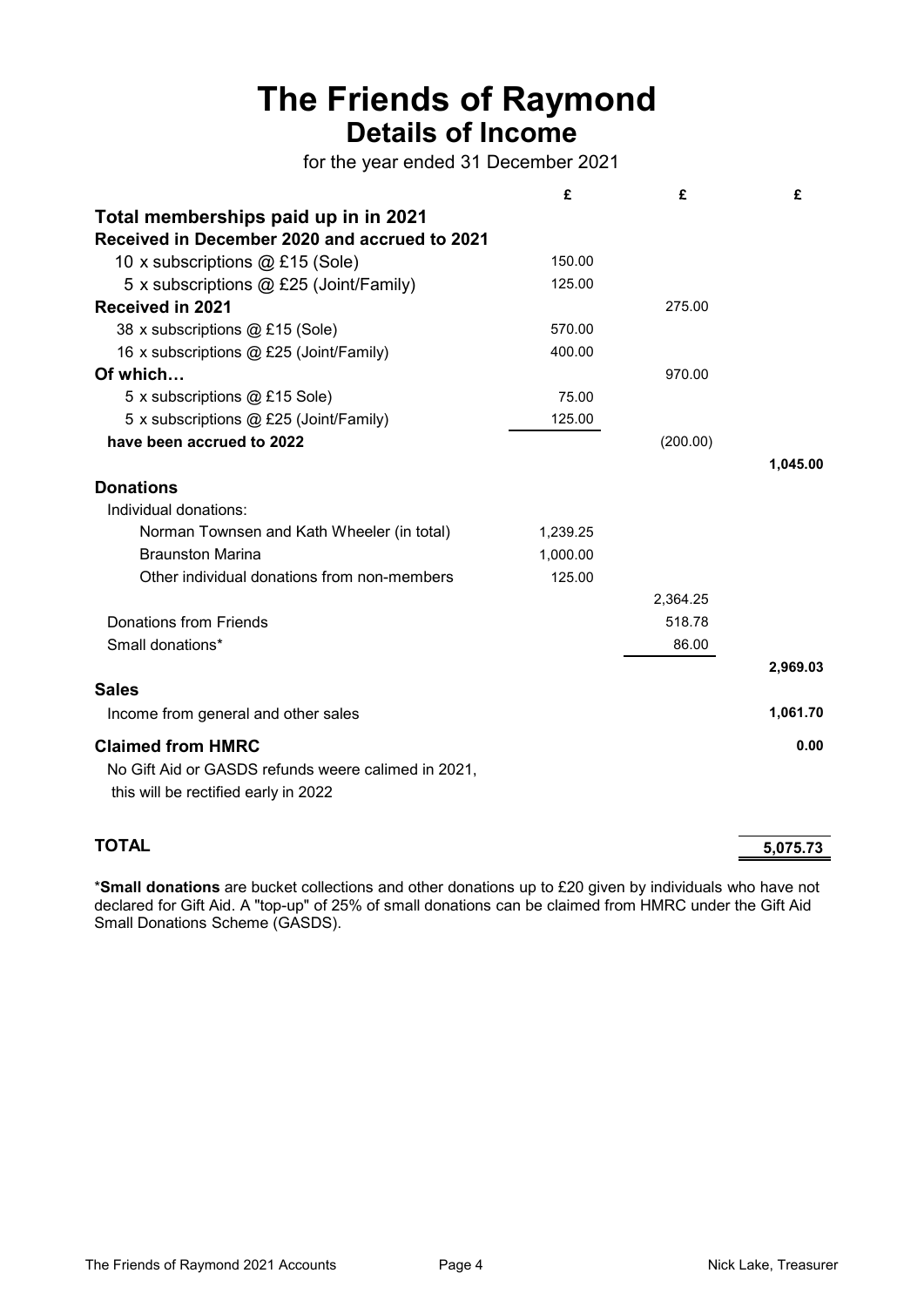# **The Friends of Raymond Details of Expenditure**

for the year ended 31 December 2021

|                                                             | £      | £      | £        |
|-------------------------------------------------------------|--------|--------|----------|
| <b>Sales costs</b>                                          |        |        |          |
| Printing/stationery etc (sales)                             |        | 14.96  |          |
| General sales items                                         |        | 259.05 |          |
|                                                             |        |        | 274.01   |
| <b>Boat operating costs</b>                                 |        |        |          |
| Roving Trader licence (Raymond)                             |        | 162.19 |          |
| Roving Trader licence (Nutfield)                            |        | 446.59 |          |
| Marine insurance (accrued from 2020)                        |        | 817.60 |          |
| Diesel (none purchased in 2021)                             |        | 0.00   |          |
|                                                             |        |        | 1,426.38 |
| <b>Boat maintenance costs</b>                               |        |        |          |
| Items and equipment purchased for DIY maintenance:          |        |        |          |
| Bilge pumps/chargers/wiring                                 | 88.17  |        |          |
| Items for Raymond's docking                                 | 341.28 |        |          |
| <b>Sundries</b>                                             | 20.89  |        |          |
|                                                             |        | 450.34 |          |
| Professional services and facilities:                       |        |        |          |
| Rex Wain/Paul Grave work on Raymond                         | 875.00 |        |          |
| Boat valuation by Narrowcraft Ltd                           | 120.00 |        |          |
|                                                             |        | 995.00 |          |
| Items purchased as replacements or additions:               |        |        |          |
| New white cotton ropework by Tradline                       |        | 333.50 |          |
|                                                             |        |        | 1,778.84 |
| <b>Administration costs</b>                                 |        |        |          |
| Webhosting                                                  |        | 173.71 |          |
| Accountants' fees for BLCC Ltd and K&T Ltd                  |        | 60.00  |          |
| Public & Employer's Liability insurance (accrued from 2020) |        | 336.00 |          |
| IWA membership fee                                          |        | 54.00  |          |
| HNBC membership fee (accrued from 2020)                     |        | 20.00  |          |
| Zoom account                                                |        | 143.88 |          |
|                                                             |        |        | 787.59   |
| <b>Other outgoings</b>                                      |        |        |          |
| PayPal fees                                                 |        | 22.03  |          |
| Accrued stock costs (see P6)                                |        | 170.11 |          |
|                                                             |        |        | 192.14   |
|                                                             |        |        |          |
| <b>TOTAL</b>                                                |        |        |          |
|                                                             |        |        | 4,458.96 |